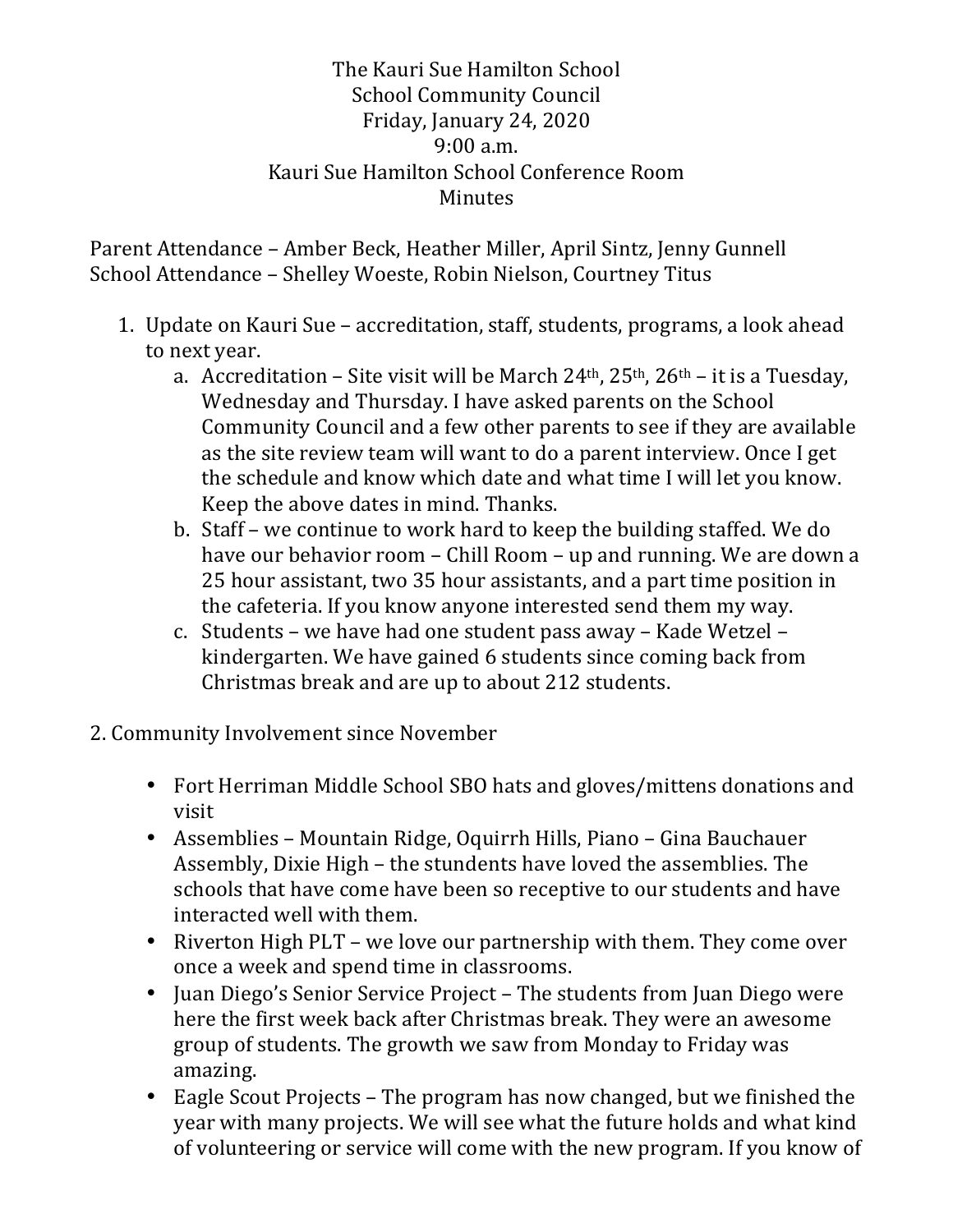people wanting to do service or need a project to do please send them our way and give them Karl McKenzie's name (he is our new assistant principal)

- United Commercial Travelers Santa Provided treat bags to all students before Christmas break.
- DO Christmas Program Dr. Godfrey our superintendent performed with us as the program we took students to at the district office and he came and performed with our students at the school. He came out and practiced with us and it was a great opportunity for him to get to know some of the staff and students at Kauri Sue.
- 3. Professional Development Report
	- School to work
	- STAR/Links
	- DTL's  $-$  5 teachers
	- Coaching  $-2$  teachers
	- LBDL 1 administrator
	- DLM training for all classroom teachers and assistants

4. Fundraisers – ideas/suggestions – we talked about and brainstormed ideas for a fundraiser – examples – Little Caesars, Swig, Krispy Crème cards to sale – maybe going to the high schools to do this. Could we fill out an application with a high school for their charity donation that they do around Christmas. Karl has written a letter and we are going to start approaching businesses to see about donations. April brought up doing a benefit concert. Could we set up a charitable foundation -5013C. Could we use our yearbooks and charge a little bit more for them as part of a fundraiser. Courtney will look up the fundraiser policy and get the committee the letters that have been written and maybe we can coordinate efforts on approaching people/businesses we know. Keep thinking about ideas for fundraising.

## 5. Next year's Land Trust

- Professional Development trainings, conferences, school PLC's
- Personnel assistant in office use one of our 17 hour aides up to 8 hours a week when needed during busy times of the year
- Curriculum Development summer planning, during the school year planning
- Technology